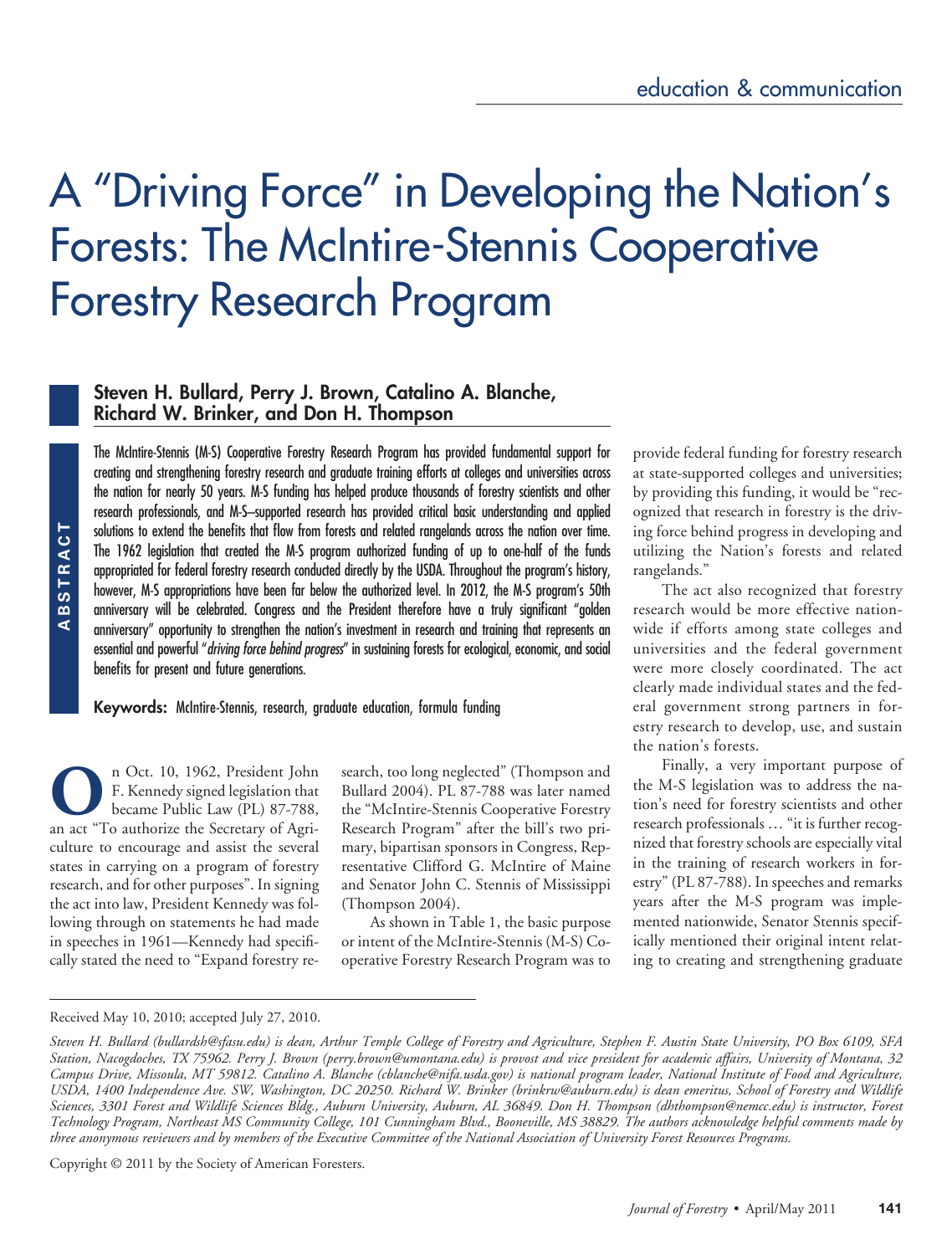

**Left: President John F. Kennedy (r) with Democratic Senator John C. Stennis (l) in February 1961. During his election campaign, President Kennedy pledged to support forestry and forestry research. [Photo courtesy of the Congressional and Political Research Center, Mississippi State University Libraries.] Right: Representative Clifford G. McIntire was a Republican Congressman from Maine from 1951 to 1964. He helped draft legislation later approved by the 87th Congress and submitted for Presidential signature as H.R. 12688. Rep. McIntire considered the M-S legislation the highlight of his political career. [Photo courtesy of the Forest History Society, Durham, NC.]**

programs in forestry (Thompson and Bullard 2004).

Reporting on successful passage of the M-S program, Westveld (1963) stated that it was the "hope of those who sponsored the legislation that the Act will do for research and graduate education in forestry what the Hatch Act has done for agriculture." Westveld (1963) also noted that before the M-S program there was a growing national concern over the shortage of trained forestry scientists; he reported that only 7.4% of total spending for forestry research in the United States in fiscal year (FY) 1959–1960 was performed at universities. Nationwide, forestry research was expanding within federal agencies, requiring increasing numbers of highly skilled scientists, but adequate funds were not being dedicated to forestbased projects through the Hatch Act or other federal or state sources.

# **Specific Provisions and Current Implementation**

Fundamental provisions of the M-S Cooperative Forestry Research Program are presented in shaded box on the next page. Highlights of the original legislation and the current M-S program include

• Funding for the M-S program is authorized up to "one-half the amount appropriated for Federal forestry research conducted directly by the Department of Agriculture" during the previous FY. Actual appropriations for the program began at \$1 million in 1964, and in FY 2010 the program is funded at \$29 million. M-S appropriations have always been far below authorized levels, as summarized in the section, Funding Processes and Funding History.

• After the federal budget process determines the national M-S appropriation each year, state-level funding is determined by a formula with three variables: (1) the area of nonfederal commercial forestland from the latest US Forest Service Forest Inventory and Analysis (FIA) data, where "commercial" implies that the land is available for timber harvest (weighting  $= 40\%$ ); (2) the volume of timber removed from growing stock based on the latest FIA data (weighting  $=$  40%); and (3) total expenditures for forestry research from nonfederal sources (weighting  $= 20\%$ ). A base amount of \$25,000 is allocated to each state before applying the formula. Discussions about modifying the formula have taken place in recent years among USDA and university leaders,

but no actions have been taken to change the formula or the actual variables used.

• Institutions eligible for M-S program funding include land-grant colleges or experiment stations established under the Morrill Act (1862) and the Hatch Act (1887), as well as "other state-supported colleges and universities offering graduate training in the sciences basic to forestry and having a forestry school." A "forestry school" has been defined as an academic program offering a state-approved curriculum leading at minimum to a Master of Science in Forestry or a Master of Forestry (USDA Cooperative State Research, Education, and Extension Service [CSREES] 2000). In the Food, Conservation, and Energy Act of 2008, eligibility was extended to 1890 landgrant institutions. Although eligible for the program, whether or not they will be participants is still determined by the states.

• Within each state, a Governor's designee certifies which institutions are eligible for M-S funding. If more than one institution is certified, the governor's designee determines the percentage of funds or "proportionate amounts of assistance" to be received by each of the certified institutions in the state each year. Percentages for FY 2009–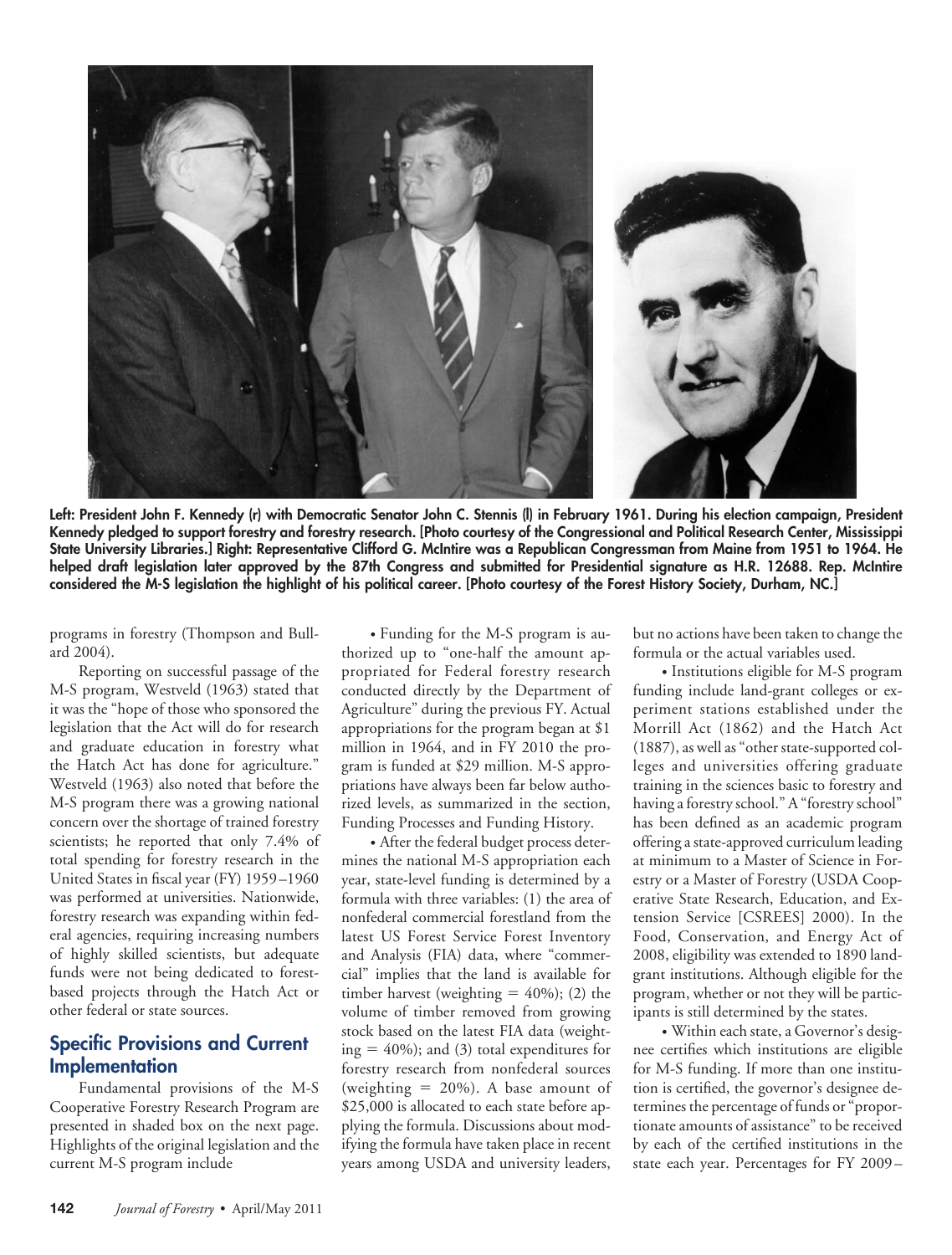2013 are presented in Table 1 for each state with more than one certified institution. Institutional allocations in each of the following states are set on a long-term time frame: Arizona, California, Connecticut, Illinois, Michigan, New York, Texas, and Washington.

• "Forestry research" is very broadly defined in the M-S legislation. The definition specifically mentions reforestation, watersheds, forage for game and livestock, wildlife habitat, outdoor recreation, forest health and protection, wood use, and forest policy; the definition also includes "such other studies as may be necessary to obtain the fullest and most effective use of forest resources".

• The USDA National Institute of Food and Agriculture (NIFA), formerly CSREES, provides fiscal and administrative oversight of the M-S program. This oversight includes applying the funding formula, disbursing funds, reviewing proposed research projects, and reporting to Congress on M-S program impacts and accomplishments (USDA CSREES 2000). Another important administrative role of the NIFA is to help ensure that research projects are not duplicated at various institutions across the states and territories receiving M-S funding each year (Brinker 2007). Institutions within states must develop complementary programs of forestry research for the state.

## **M-S Program Results and Impacts**

One of the most important aspects or results of the M-S program is the fact that state-supported colleges and universities across the nation are provided steady, base funds for forestry-related research and graduate training. Many of these institutions would likely not have forestry research and graduate training programs today if it were not for the M-S program. With M-S funds, however, institutions have an annual funding base for forestry research and graduate training that in most cases is highly leveraged with funds from many sources.

Before passage of the M-S legislation, forestry research was an extremely small part of agriculture-related research programs at state-supported institutions in the United States. In 1952, e.g., agricultural experiment stations at US universities received over \$12.8 million, but only \$137 thousand, or just over 1%, was devoted to forestry research (Kaufert and Cummings 1955). At four Society of American Foresters-accred-

## **Key provisions of Public Law 87–788 [87th Congress, H.R. 12688], the McIntire-Stennis Cooperative Forestry Research Program.**

Purpose: . . . *It is hereby recognized that research in forestry is the driving force behind progress in developing and utilizing the Nation's forest and related rangelands* ... *It is recognized that the total forestry research efforts of the several State colleges and universities and of the Federal Government are more fully effective if there is close coordination between such programs, and it is further recognized that forestry schools are especially vital in the training of research workers in forestry.*

Eligibility: Forestry research assistance shall be in accordance with plans between the Secretary of Agriculture and *(a) land-grant colleges or agricultural experiment stations established under the Morrill Act of July 2, 1862 (12 Stat. 503), as amended, and the Hatch Act of March 2, 1887 (24 Stat. 440), as amended, and (b) other State-supported colleges and universities offering graduate training in the sciences basic to forestry and having a forestry school; however, an appropriate State representative designated by the State's governor shall in any agreement drawn up with the Secretary of Agriculture for the purposes of this Act, certify those eligible institutions of the State which qualify for assistance and shall determine the proportionate amounts of assistance to be extended these institutions.* The Food, Conservation, and Energy Act of 2008 amended the M-S Cooperative Forestry Act to extend eligibility to 1890 landgrant institutions, as discussed in the footnote to Table 1.

Authorized Appropriations: . . . *there are hereby authorized to be appropriated such sums as the Congress may from time to time determine to be necessary but not exceeding in any one fiscal year one-half the amount appropriated for Federal forestry research conducted directly by the Department of Agriculture for the fiscal year preceding the year in which the budget is presented* ... *Funds appropriated and made available to the states under this Act shall be in addition to allotments or grants that may be made under other authorizations.*

Requirement of Matching Funds from Non-Federal Sources: *The amount paid by the Federal Government to any*

*State-certified institution eligible for assistance under this Act shall not exceed during any fiscal year the amount available and budgeted for expenditure by such college or university during the same fiscal year for forestry research from non-Federal sources.*

Allocation Mechanism or "Formula": Allocations to States and administrative expenses are determined by the Secretary of Agriculture after consulting with an advisory board. Allocations among States consider *pertinent factors including, but not limited to, areas of non-Federal commercial forest land and volume of timber cut annually from growing stock.* These provisions have resulted in a three-variable "formula," as described in the article text. See Thompson and Bullard (2004, Appendix C) for an example calculation applying the formula to a specific state (Mississippi) in FY 1999.

Advisory Committee: The Act directs the Secretary of Agriculture to appoint an advisory committee with equal representation from *Federal-State agencies concerned with developing and utilizing the Nation's forest resources and to the forest industries.* USDA currently has a 20-member Forestry Research Advisory Council that fulfills this advisory role.

Definition of Forestry Research: The term "forestry research" includes investigations relating to: *(1) reforestation and management of land for the production of crops of timber and other related products of the forest; (2) management of forest and related watershed lands to improve conditions of waterflow and to protect resources against floods and erosion; (3) management of forest and related rangeland for production of forage for domestic livestock and game and improvement of food and habitat for wildlife; (4) management of forest lands for outdoor recreation; (5) protection of forest land and resources against fire, insects, diseases, or other destructive agents; (6) utilization of wood and other forest products; (7) development of sound policies for the management of forest lands and the harvesting and marketing of forest products; and (8) such other studies as may be necessary to obtain the fullest and most effective use of forest resources.*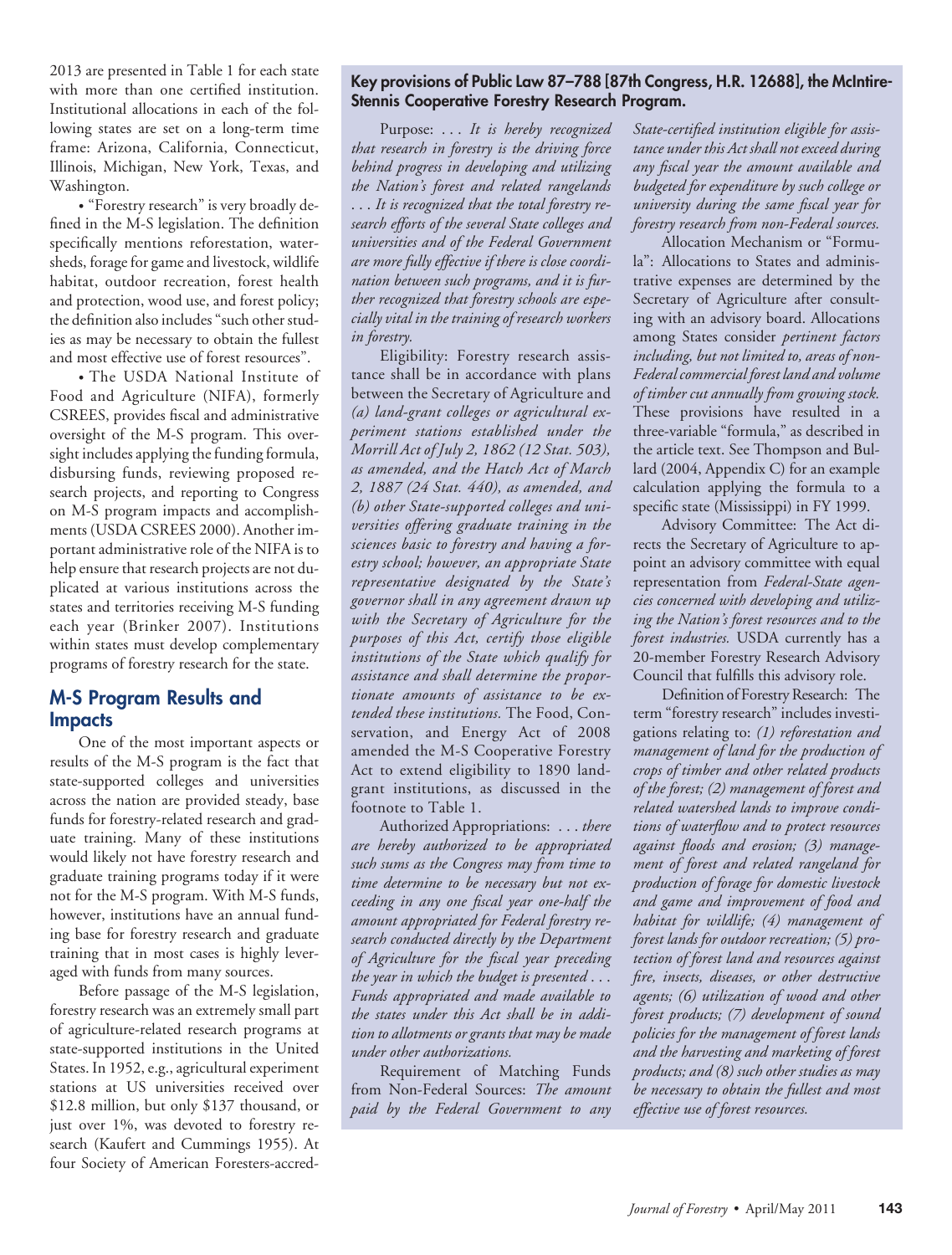|                     | Federal Fiscal Year |                          |                          |                          |                          |                     | Federal Fiscal Year |                          |                          |                          |                          |
|---------------------|---------------------|--------------------------|--------------------------|--------------------------|--------------------------|---------------------|---------------------|--------------------------|--------------------------|--------------------------|--------------------------|
|                     | 2009                | 2010                     | 2011                     | 2012                     | 2013                     |                     | 2009                | 2010                     | 2011                     | 2012                     | 2013                     |
| Alabama             |                     |                          |                          |                          |                          | Maryland            |                     |                          |                          |                          |                          |
| Auburn U.           | 80                  | 70                       | 60                       | 50                       | 40                       | U. MD               | 100                 | 100                      | 90                       | 80                       | 70                       |
| AL A&M U.*          | 10                  | 15                       | 20                       | 25                       | 30                       | U. MD, E. Shore*    | $\mathbf{0}$        | $\boldsymbol{0}$         | 10                       | 20                       | 30                       |
| Tuskegee U.*        | 10 <sup>1</sup>     | 15                       | 20                       | 25                       | 30                       | Michigan            |                     |                          |                          |                          |                          |
| Arizona             |                     |                          |                          |                          |                          | MI St. U.           | 33.3                |                          |                          |                          |                          |
| Northern AZ U.      | 50                  | $\overline{\phantom{m}}$ |                          | $\overline{\phantom{0}}$ | $\overline{\phantom{m}}$ | MI Tech U.          | 33.3                |                          |                          | $\overline{\phantom{0}}$ | $\overline{\phantom{0}}$ |
| U.AZ                | 50                  | $\overline{\phantom{m}}$ | $\overline{\phantom{0}}$ | $\qquad \qquad -$        | -                        | U. MI               | 33.3                | $\qquad \qquad -$        | $\qquad \qquad -$        | $\overline{\phantom{0}}$ | $\overline{\phantom{0}}$ |
| California          |                     |                          |                          |                          |                          | Mississippi         |                     |                          |                          |                          |                          |
| U. CA, Berk.        | 70                  | $\overline{\phantom{m}}$ |                          |                          | $\overline{\phantom{0}}$ | MS St. U.           | 100                 | 80                       |                          | $\overline{\phantom{0}}$ |                          |
| CA St. U., Humb.    | 15                  | $\overline{\phantom{m}}$ |                          | $=$                      | $\overline{\phantom{0}}$ | Alcorn St. U.*      | $\mathbf{0}$        | 20                       | $=$                      | $\overline{\phantom{0}}$ | $\overline{\phantom{0}}$ |
| CA Poly. St. U.     | 15                  | $\overline{\phantom{m}}$ | $\qquad \qquad -$        | $\qquad \qquad -$        | $\overline{\phantom{m}}$ | Missouri            |                     |                          |                          |                          |                          |
| Connecticut         |                     |                          |                          |                          |                          | U.MO                | 100                 | 90                       | $\qquad \qquad -$        | $\overline{\phantom{0}}$ |                          |
| CT Ag. Exp. Stn.    | 75                  | $\overline{\phantom{m}}$ | $\overline{\phantom{m}}$ | $\qquad \qquad -$        | $\overline{\phantom{m}}$ | Lincoln U.*         | $\mathbf{0}$        | 10                       | $\equiv$                 | $\overline{\phantom{0}}$ | $\overline{\phantom{0}}$ |
| U. CT, Storrs       | 25                  | $\overline{\phantom{m}}$ | $\equiv$                 | $\equiv$                 | $\overline{\phantom{m}}$ | New York            |                     |                          |                          |                          |                          |
| Delaware            |                     |                          |                          |                          |                          | SUNY, Syr.          | 75                  | $\overline{\phantom{m}}$ | $\overline{\phantom{0}}$ | $\overline{\phantom{0}}$ |                          |
| U. DE               | 100                 | 90                       | 80                       | 70                       | 60                       | Cornell U.          | 25                  | $\overline{\phantom{m}}$ |                          | $\equiv$                 | $\overline{\phantom{0}}$ |
| DE St. U.*          | $\mathbf{0}$        | 10                       | 20                       | 30                       | 40                       | Tennessee           |                     |                          |                          |                          |                          |
| Florida             |                     |                          |                          |                          |                          | U. TN               | 100                 | 90                       | 85                       | $\overline{\phantom{0}}$ |                          |
| U.FL                | 100                 | 90                       |                          | $\overline{\phantom{0}}$ | $\overline{\phantom{m}}$ | TN State U.*        | $\boldsymbol{0}$    | 10                       | 15                       | $\overline{\phantom{0}}$ | $\overline{\phantom{m}}$ |
| FL A&M U.*          | $\mathbf{0}$        | 10                       | $\equiv$                 | $\qquad \qquad -$        | $\overline{\phantom{m}}$ | Texas               |                     |                          |                          |                          |                          |
| Georgia             |                     |                          |                          |                          |                          | S. F. Austin St. U. | 50                  |                          |                          |                          |                          |
| U. GA               | 100                 | 90                       |                          |                          | $\overline{\phantom{0}}$ | TX A&M U.           | 50                  |                          |                          | $\overline{\phantom{0}}$ |                          |
| Fort Valley St. U.* | $\mathbf{0}$        | 10                       | $\overline{\phantom{0}}$ | $\qquad \qquad -$        | $\overline{\phantom{0}}$ | Virginia            |                     |                          |                          |                          |                          |
| Illinois            |                     |                          |                          |                          |                          | VA Tech             | 90                  | $\equiv$                 |                          |                          |                          |
| U.IL                | 50                  | $\overline{\phantom{m}}$ |                          | $\equiv$                 | $\overline{\phantom{m}}$ | VA St. U.*          | 10                  | $\equiv$                 | $=$                      | $\equiv$                 |                          |
| Southern IL U.      | 50                  | $\overline{\phantom{m}}$ | ÷                        | $\overline{\phantom{a}}$ | $\overline{\phantom{m}}$ | Washington          |                     |                          |                          |                          |                          |
| Kentucky            |                     |                          |                          |                          |                          | WA St. U.           | 45                  | $\overline{\phantom{0}}$ |                          |                          |                          |
| U.KY                | 90                  | 85                       |                          |                          | $\overline{\phantom{0}}$ | U.WA                | 55                  | $=$                      |                          | $\overline{\phantom{0}}$ |                          |
| KY St. U.*          | 10                  | 15                       |                          | $\equiv$                 | $\overline{\phantom{0}}$ | West Virginia       |                     |                          |                          |                          |                          |
| Louisiana           |                     |                          |                          |                          |                          | WV U.               | 100                 | 90                       |                          | $\equiv$                 |                          |
| LA St. U.           | 70                  | 64.75                    | 61.25                    | 57.75                    | $\overline{\phantom{m}}$ | WV St. U.*          | $\boldsymbol{0}$    | 10                       |                          |                          |                          |
| LA Tech U.          | 30                  | 27.75                    | 26.25                    | 24.75                    | $\overline{\phantom{m}}$ |                     |                     |                          |                          |                          |                          |
| Southern U.*        | $\Omega$            | 7.5                      | 12.5                     | 17.5                     | $\overline{\phantom{0}}$ |                     |                     |                          |                          |                          |                          |

#### **Table 1. The percentage of state allocation of McIntire-Stennis funds for Federal FYs 2009 –2013 in states with more than one institution certified to be eligible for funding.**

–, the same percentage allocation shown for the previous FY.

\* Section 7412 of the Food, Conservation, and Energy Act of 2008 (the 2008 Farm Bill) amended Section 2 of the original McIntire-Stennis legislation to make 1890 land-grant institutions eligible for M-S funding. In early 2009, USDA Cooperative State Research, Education, and Extension Service (CSREES)/National Institute for Food and Agriculture (NIFA) contacted the Governor's office in each state with an 1890 institution, requesting that they specify the State-certified institutions for Federal FY 2009 and beyond, and their associated percentages of M-S funds. USDA guidelines limit the degree of change in funding for any one state or university each year, so in some states it will take more than one year to implement the full percentage change(s) for the 1890 institution(s). The percentages shown for each FY are based on USDA NIFA information dated November 17, 2009.

ited forestry schools, the forestry research budget in 1951 was less than 0.5% of the agricultural experiment station budget (Westveld 1954).

Since 1962, however, the M-S Cooperative Forestry Research Program has supported thousands of forestry research projects, and the program has helped produce thousands of trained scientists and other forestry research professionals. The total impact of these projects and trained graduates is immeasurable, because of the diversity and scale of projects over time, because many project-level benefits are diffuse and difficult to quantify, and because M-S funds are often base funds (they may be used for salary or other support that enables projects to be accomplished, but the funds are commingled with state funds, grant funds, and financial support from many sources).

USDA CSREES/NIFA does, however,

report significant accomplishments and impacts of the M-S program. The most recent report (USDA CSREES 2007) includes one-page impact statements presented by state/territory and university. The report includes summaries of a vast and diverse array of M-S projects and impacts, including

• In Arizona, management recommendations have been developed to reduce the impacts of human activities on ecologically important areas that receive more than 4.1 million visitors each year and cover an area of over 1.1 million ac across the southwest.

• In Hawaii, research has developed termite prevention and control approaches that have been widely adopted; cost savings for the state's residents are estimated at over \$30 million/year.

• Peregrine falcons have been successfully reestablished in cliff habitats in Kentucky, the first successful nesting pairs since 1939.

• Glue laminated beams can now be reinforced using lower-grade wood from smaller trees, providing improved forest management opportunities and saving \$60 million/year in raw material costs in the Pacific Northwest.

• Invasive plants, insects, and pathogens are being reduced in the state of Washington through more careful practices for horticultural plant introductions.

• In the Mississippi Delta region, over 300,000 ac of bottomland hardwoods have been restored using guidelines developed through M-S research.

These are only a few examples of the hundreds of forestry research projects supported by M-S funds in recent years. In FY 2010 alone, e.g., M-S funding is supporting 670 research projects at 77 universities in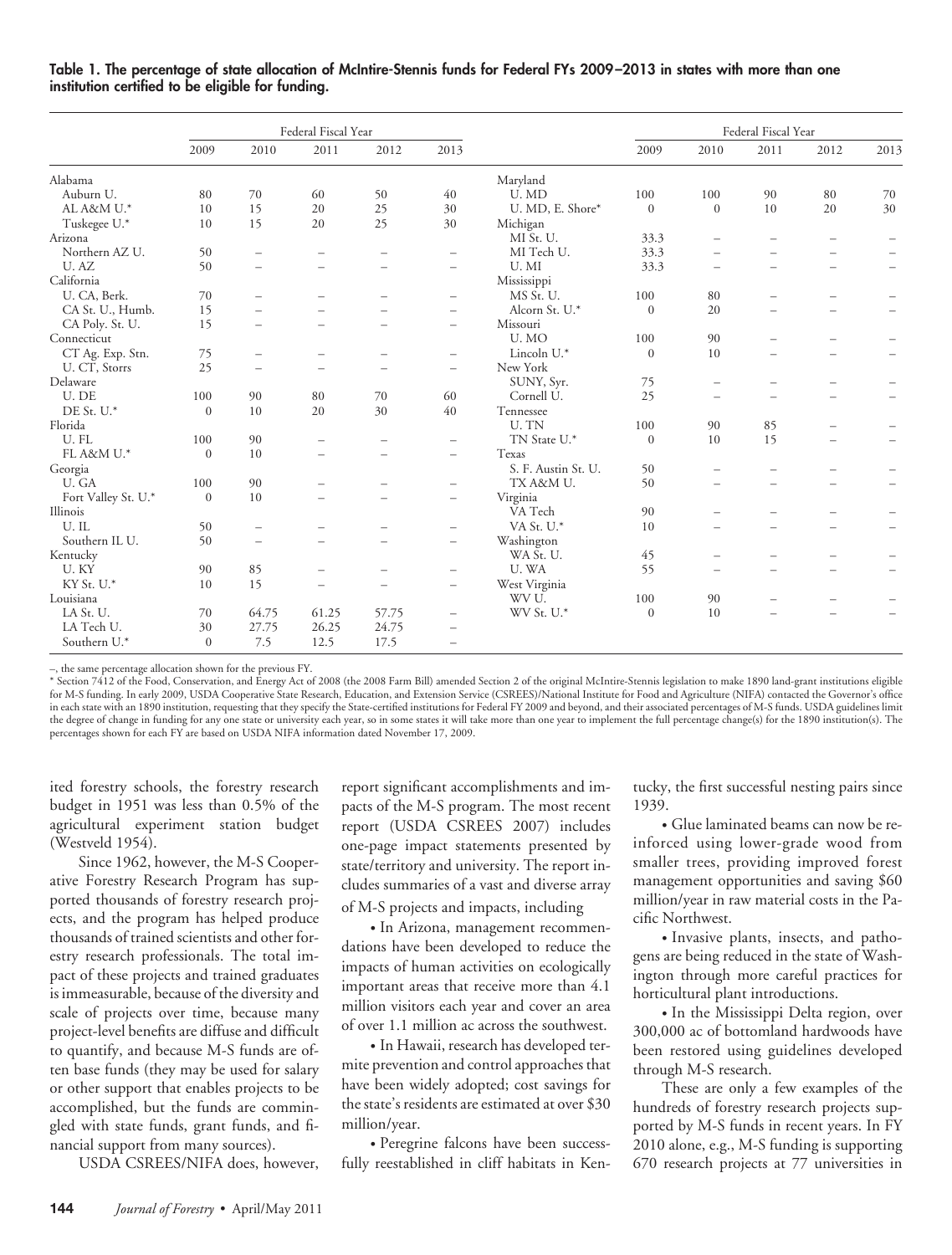#### **Table 2. The Federal FY 2010 allocation of McIntire-Stennis funds to eligible authorized institutional units, with totals by state or territory (Beachy 2010).**

| 1. Georgia                | \$972,526 | 18. Minnesota               | \$674,022 | 39. Utah                      | \$<br>287,726 |
|---------------------------|-----------|-----------------------------|-----------|-------------------------------|---------------|
| U. Georgia                | 875,273   | U. Minnesota                |           | Utah State U.                 |               |
| Fort Valley State U.      | 97,253    | 19. Tennessee               | \$656,463 | 40. Kansas                    | \$<br>287,726 |
| 2. North Carolina         | \$937,406 | Tennessee                   | 590,817   | Kansas State U.               |               |
| North Carolina State U.   |           | Tennessee State U.          | 65,646    | 41. Nebraska                  | \$<br>270,166 |
| 3. Alabama                | \$919,848 | 20. Alaska                  | \$638,905 | U. Nebraska                   |               |
| Auburn U.                 | 643,894   | U. Alaska                   |           | 42. Connecticut               | \$<br>270,166 |
| Alabama A&M U.            | 137,977   | 21. Pennsylvania            | \$638,904 | CT Ag. Exp. Stn               | 202,624       |
| Tuskegee U.               | 137,977   | Pennsylvania State U.       |           | U. Connecticut, Storrs        | 67,542        |
| 4. Oregon                 | \$919,846 | 22. Missouri                | \$603,786 | 43. New Jersey                | \$<br>252,608 |
| Oregon State U.           |           | U. Missouri                 | 543,407   | Rutgers State U.              |               |
| 5.Mississippi             | \$902,290 | Lincoln U.                  | 60,379    | 44. Wyoming                   | \$<br>235,049 |
| Mississippi State U.      | 721,832   | 23. Kentucky                | \$603,786 | U. Wyoming                    |               |
| Alcorn State U.           | 180,458   | U. Kentucky                 | 513,218   | 45. Hawaii                    | \$<br>217,490 |
| 6. Washington             | \$884,730 | Kentucky State U.           | 90,568    | Hawaii                        |               |
| Washington State U.       | 398,129   | 24. Idaho                   | \$586,227 | 46. South Dakota              | \$<br>182,372 |
| U. Washington             | 486,601   | U. Idaho                    |           | South Dakota State U.         |               |
| 7. Louisiana              | \$832,053 | 25. West Virginia           | \$551,110 | 47. North Dakota              | \$<br>164,813 |
| Louisiana State U.        | 538,754   | West Virginia U.            | 495,999   | North Dakota State U.         |               |
| Louisiana Tech U.         | 230,895   | West Virginia State U.      | 55,111    | 48. Nevada                    | \$<br>147,255 |
| Southern U.               | 62,404    | 26. Montana                 | \$551,110 | U. Nevada, Reno               |               |
| 8. Arkansas               | \$814,495 | U. Montana                  |           | 49. Delaware                  | \$<br>112,137 |
| U. Arkansas Ag. Exp. Stn. |           | 27. Oklahoma                | \$515,992 | Delaware                      | 100,923       |
| 9. Texas                  | \$814,494 | Oklahoma State U.           |           | Delaware State U.             | 11,214        |
| Stephen F. Austin St. U.  | 407,247   | 28. Ohio                    | \$498,433 | 50. Rhode Island              | \$<br>112,136 |
| Texas A&M U.              | 407,247   | Ohio Ag. Res. and Dev. Ctr. |           | U. Rhode Island               |               |
| 10. Michigan              | \$814,494 | 29. Indiana                 | \$480,874 | 51. Puerto Rico               | \$<br>94,578  |
| Michigan State U.         | 271,498   | Purdue U.                   |           | Puerto Rico                   |               |
| Michigan Tech U.          | 271,498   | 30. Arizona                 | \$463,315 | 52. Virgin Islands            | \$<br>59,459  |
| U. Michigan               | 271,498   | Northern Arizona U.         | 231,658   | College of the Virgin Islands |               |
| 11. Virginia              | \$796,934 | U. Arizona                  | 231,657   | <b>53. Guam</b>               | \$<br>59,459  |
|                           |           |                             |           | U. Guam                       |               |
| Virginia Tech             | 717,241   | 31. New Hampshire           | \$428,197 |                               |               |
| Virginia State U.         | 79,693    | New Hampshire               |           | 54. American Samoa            | \$<br>59,459  |
| 12. California            | \$796,934 | 32. Illinois                | \$428,197 | Am. Samoa Comm. College       |               |
| CA Poly. State U.         | 119,540   | Southern Illinois U.        | 214,099   |                               |               |
| CA State U., Humboldt     | 119,540   | U. Illinois                 | 214,098   |                               |               |
| U. California, Berkeley   | 557,854   | 33. Vermont                 | \$393,079 |                               |               |
| 13. New York              | \$779,376 | Vermont                     |           |                               |               |
| Cornell U.                | 194,844   | 34. Colorado                | \$393,079 |                               |               |
| SUNY, Syracuse            | 584,532   | Colorado State U.           |           |                               |               |
| 14. Florida               | \$761,818 | 35. Iowa                    | \$375,520 |                               |               |
| U. Florida                | 685,636   | Iowa State U.               |           |                               |               |
| Florida A&M U.            | 76,182    | 36. New Mexico              | \$340,403 |                               |               |
| 15. Maine                 | \$744,258 | New Mexico State U.         |           |                               |               |
| U. Maine                  |           | 37. Massachusetts           | \$340,403 | Total Payments to States      | \$27,389,470  |
| 16. South Carolina        | \$726,699 | New Mexico State U.         |           | Federal Administration (3%)   | 870,000       |
| Clemson U.                |           | 38. Maryland                | \$322,843 | Small Business Set-Aside*     | 703,250       |
| 17. Wisconsin             | \$674,022 | U. Maryland                 |           | Biotech Risk Assessment*      | 37,280        |
| U. Wisconsin              |           |                             |           | <b>Total Appropriation</b>    | \$29,000,000  |

 $*$  Congressional Mandates in Total =  $3\%$ 

54 states and territories. The M-S program supports a vast array of projects that are geographically diverse and broad in scope, because the program allows and encourages research that addresses critical issues at state and regional levels. Although the total impact of all current and past M-S–supported projects is immeasurable, the level of graduate student support can be reliably estimated using USDA CSREES/NIFA data. Since initial funding in 1964, the M-S program has provided over 24 thousand years of graduate student support—producing 8,110 master's degrees and 2,438 doctoral degrees—an estimated 37% of all graduate degrees in forestry in the United States.

Another important result of the M-S program is the extent to which federal funds are leveraged with nonfederal funding sources within states and within individual colleges and universities. The program requires that federal funds be matched at least one-to-one with funds from nonfederal sources. In a 2002 survey of institutions receiving M-S funds, one-half of the 40 respondents reported that federal M-S funds were less than 10% of their total research budget; another 9 reported that M-S funds were less than 20% of their budget (Thompson 2003). The degree of leveraging of M-S funds is a highly successful result of the M-S program, because base support has been crit-

ical to the very existence of forestry research capacity at many state-supported colleges and universities across the United States.

Finally, the M-S program is implemented in different ways at colleges and universities across the nation. The result has been an array of program management practices and models from which other states and universities may learn. For example, the University of Montana uses a competitive program to award M-S funds to potential projects, the University of Maine uses M-S funds for faculty salary support, and Oregon State University uses M-S funds as base support for its Forest Research Lab. The flexibility of program implementation at the uni-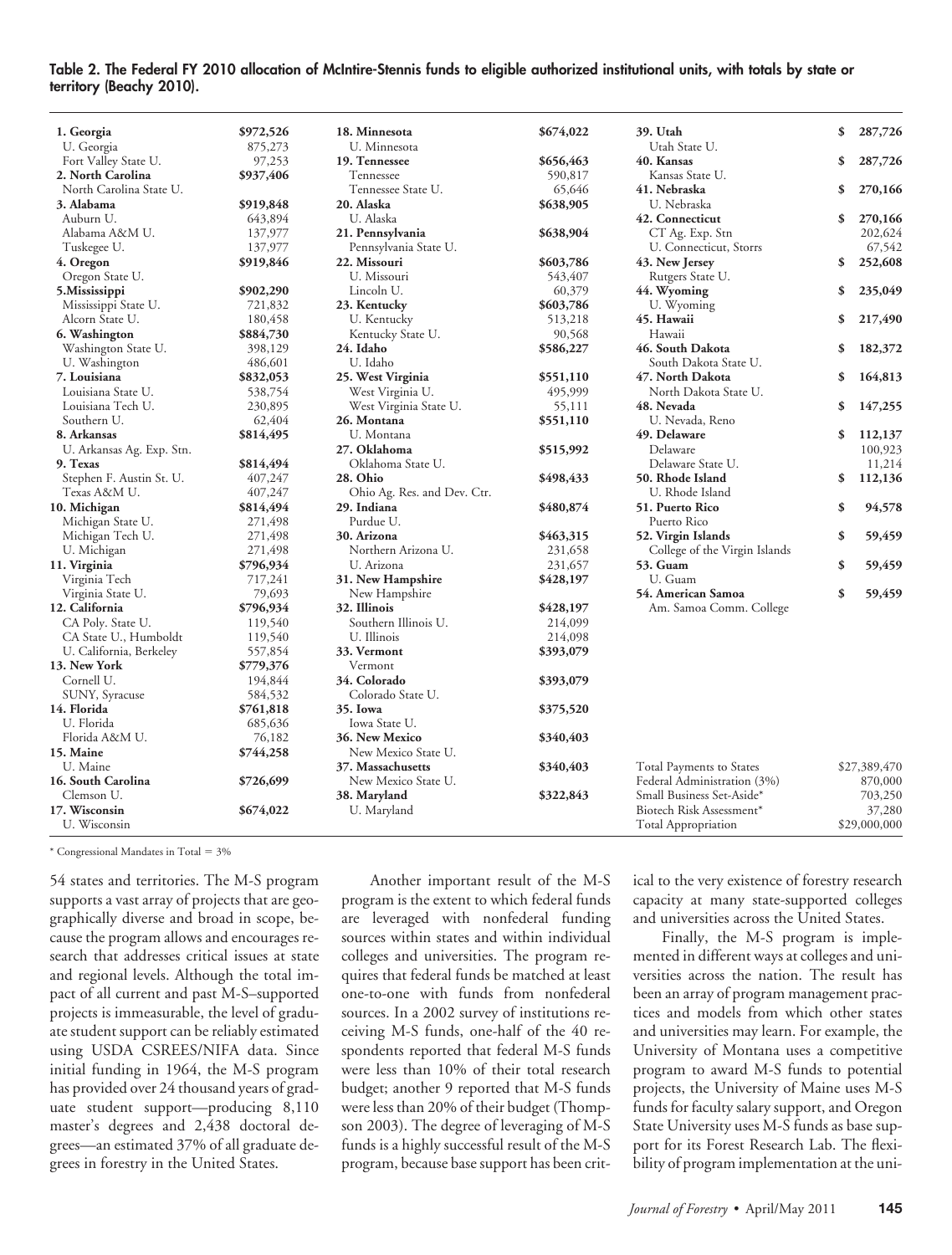

**Figure 1. Research funding for the US Forest Service, the Hatch Program, and the McIntire-Stennis Program for Federal fiscal years 1964 –2010. [Sources: USDA NIFA Current Research Information System (2010), the US Forest Service (2010) and Thompson and Bullard (2004).] \* In FY 2007, significant increases are shown in both Hatch and M-S funding. This is due to a change made in 2007 only, where Federal "earmark" programs in agriculture and forestry were defunded and specific earmarked appropriations were added to the formula fund programs.**

versity level has resulted in customization that best fits nuances and needs at the local level.

## **Funding Processes and Funding History**

The M-S program is an example of a federal "formula" funding program. Other federal formula fund examples include: Hatch Act funds for State Agricultural Experiment Stations associated with 1862 land-grant institutions; Evans-Allen Program funds supporting 1890 land-grant institutions; and Smith-Lever Act and Renewable Resources Extension Act funds, both for cooperative extension activities (Schimmelpfennig and Heisey 2009).

Each FY, the federal budget process determines the total appropriation for M-S and other programs and as outlined earlier, a formula is then used within the NIFA to allocate the M-S appropriation among the states and territories. The FY 2010 M-S allocations for 54 states/territories, and for each institution receiving funding, are presented in Table 2. The FY 2010 allocations range from Georgia with \$972,526, to the Virgin Islands, Guam, and American Samoa, each with an allocation of \$59,459. The institution-level funding shown in Table 2 reflects the percentages shown in Table 1 for FY 2010, in states with more than one certified institution.

In recent years, there has been much

debate about whether formula-based funding or competitive grant funding is preferable for federal support of agricultural and forestry research (Ho 2009). The basic case in favor of competitive grant funding contends that public resources are allocated more effectively and efficiently when competition takes place among scientists, university programs, and agencies. Huffman and Evenson (2006) described the following issues regarding formula and competitive grant funding sources for federally sponsored agricultural research:

• Formula funds provide steady funding that can be used to support "core, basic, or foundation" research that may take decades to complete.

• Formula funds have very low overhead. These funds bear no general university indirect costs, which means that 97% of federally appropriated funds are directly applied to research support (3% of funds are used for USDA NIFA's administrative support).

• Competitive grant funding tends to favor institutions with relatively large research infrastructure.

• Competitive grant programs tend to reallocate research resources within landgrant universities away from research that may be important in individual states and toward projects with greater national appeal.

In general, formula-based funding has come to be viewed as promoting geographically specific applied research. Meanwhile, federal emphasis has increased the priority of more basic research, primarily funded through competitively awarded grants (Schimmelpfennig and Heisey 2009).

Historically, M-S appropriations have been far below the authorized level of onehalf of the appropriation for forestry research conducted directly within USDA. In fact, as shown in Figure 1, funding for the M-S program has been far below funding for forestry research in just one USDA agency, the US Forest Service. Figure 1 also shows significant increases in both US Forest Service and Hatch Act funding for research, with generally flat funding for the M-S program.

## **Today's Challenges and Priorities**

There are many critical challenges confronting society today that involve both the ecology and the economy of forests and their use. To help identify these challenges and provide a national agenda for forestry research and graduate education under the M-S program, the National Association of University Forest Resources Programs (NAUFRP) prepared and published a Strategic Plan titled, "Sustaining Healthy and Productive Forests: An Investment in America's Competitive Position in the Global Marketplace" (National Association of University Forest Resources Programs [NAUFRP] 2007). The NAUFRP Strategic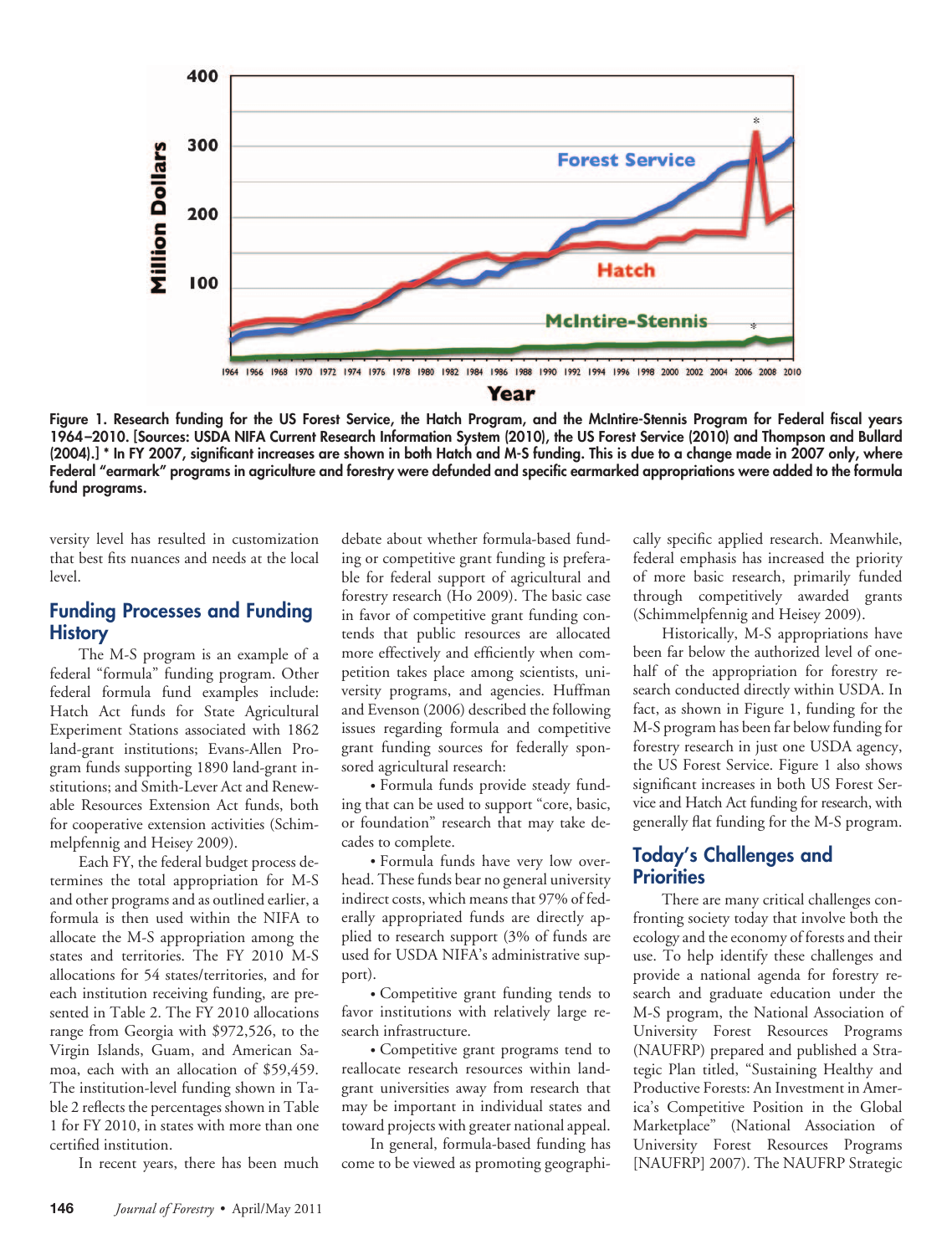Plan was based on a 2006 conference of 100 scientists and other forestry leaders from academic, agency, nonprofit, and industrial sectors.

The NAUFRP Strategic Plan highlights critical, forest-based challenges that include "climate change, invasive species, exotic pests, wildfire, forest fragmentation, urban sprawl, and globalization, along with dwindling forest research capacity in our agencies and universities." These and other issues were identified as major threats to "the vitality and resiliency of our forests and our nation's competitive position in the global community." To address major new challenges, NAUFRP (2007) presented a "bold new agenda" for M-S research that includes two major components: "foundational areas of knowledge" and "emerging and integrative areas of knowledge."

### **Foundational Areas of Knowledge**

The NAUFRP Strategic Plan calls for "fundamental research on individual species, soils, hydrology, invasive species, pathogens, and wildfire"—topics that are "still critical to our understanding of forests, watersheds, and global functions." Fundamental research is also recommended in the social, physical, engineering, and material sciences, particularly where new knowledge is "instrumental in decisionmaking, developing new products, and utilizing natural resources more effectively in environmentally and socially sound ways."

## **Emerging and Integrative Areas of Knowledge**

We have modified the seven emerging and integrative areas of knowledge of the M-S Strategic Plan into the following five categories that reflect current issues in forestry and natural resources

*A New Science of Integration.* This new, important, and developing area of science involves whole system analysis—crossing biophysical boundaries, ownerships, and agency jurisdictions. The goal is to develop theories, models, and tools that integrate geophysical, ecological, socioeconomic, and cultural dimensions of natural resource issues, management, and policy. This part of the NAUFRP agenda for M-S programs is an excellent example of what has come to be called, "A New Biology for the 21st Century" (National Research Council 2009), which specifically recommends transdisciplinary research that addresses major societal challenges.

*Ecosystem Services.* M-S program research will continue to develop a more comprehensive understanding of ecosystem functions, processes, and services. This work includes quantifying and valuing forest benefits such as clean water and air, carbon sequestration, biodiversity, and erosion control, and also helping develop viable markets that reward producers of these benefits.

*Climate Change.* M-S research will continue to quantify climate change indicators and verify mitigation, management, and adaptation efforts such as carbon "cap and trade" strategies to reduce greenhouse gas emissions.

*Energy Independence.* M-S research is critical for developing economically viable and ecologically sustainable ways to use forest biomass for bioenergy, while also sustaining existing industry sectors.

*New Technologies and Products.* M-S program research is developing and applying nanotechnology, biotechnology, and spatial and engineering technologies to create jobs, reduce costs, increase forest productivity, and ensure sustainability. Current projects are developing bio-based polymers, alternative fiber products, renewable energy, and bioremediation to create jobs and support a sustainable industry.

NAUFRP has also recognized that implementing a new M-S agenda will require increased collaboration among universities and agencies, as well as "changes in graduate education and in funding for research infrastructure and equipment" (NAUFRP 2007).

The 100 participants in the 2006 NAUFRP-led conference concluded that natural resource scientists of the future will need to understand specializations other than their own, apply analytical thinking and problem solving in a broad context, communicate through a wide range of media and to a variety of audiences, and exhibit strong leadership through ethical practice as well as scientific vision (DeHayes et al. 2006).

The need continues to be critical for graduate-level training that is highly focused and specialized. Today and in the future, however, it is also essential that forestry researchers have greater breadth of knowledge, as they help interpret and apply new knowledge, understanding, and technologies to complex, transdisciplinary social and biological issues and challenges.

## **M-S Program Outlook and Opportunities**

The M-S Cooperative Forestry Research Program has had, and continues to have, strong positive impacts on economic well-being and quality of life of current and future generations. The program is a partnership between states and the federal government—a public investment in sustaining forests and related natural resources for economic, ecological, and social benefits across the nation over time.

Public-sector investments in forestry research and graduate training in the United States are made for both economic and sociopolitical reasons (Bullard 1986), and in the case of annual investments in the M-S program, throughout its 48-year history the program has truly been a "driving force behind progress," as noted in its legislation. Research has shown the program to be effective in achieving its goals and objectives over time (Thompson and Bullard 2004).

An extremely important part of the outlook for the M-S program is whether funding will be enhanced in the future, to be nearer the level authorized in 1962 and to reflect the increased demand for M-S funds with the eligibility authorization for 1890 institutions in 2008. The M-S program is legislatively authorized for annual funding of \$150 million—a very conservative estimate based on the current level of research funding in the US Forest Service and other agencies performing forestry research within the USDA. The FY 2010 appropriation for M-S is \$29 million, or no more than 19% of the authorized level.

A significant factor is whether the upcoming 50th anniversary of the M-S program will be legislatively recognized with increased funding. Since 1962, the only two significant increases in M-S funding were at the program's 10th and 25th anniversaries (Thompson and Bullard 2004). After the 10th anniversary of the program in 1972, e.g., M-S appropriations were increased each year for 4 years, by a total of 50% by 1976. After the 25th anniversary in 1987, M-S program funding was increased by 29% in 1 year, from less than \$12 million in 1987 to nearly \$17 million in 1988.

In recent years, the formula for allocating M-S funds among states has been discussed as a potential vehicle to achieve broader political support for the program. The M-S legislation states that the formula